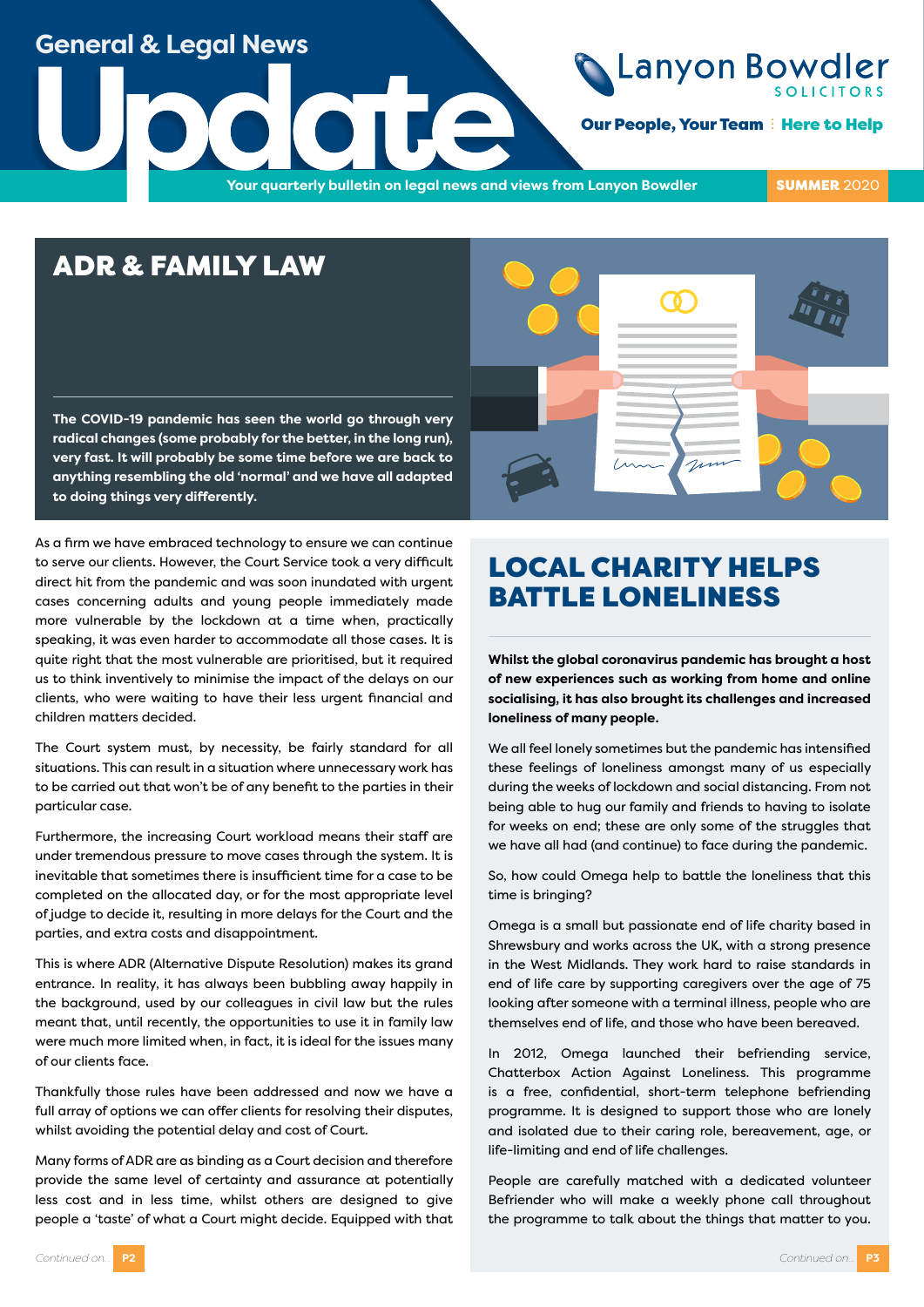*Our offices are now open for pre-arranged appointments and to drop off documents, we continue to offer meetings via telephone and video.*

Here to Help

## HOW MANY BALLS CAN YOU JUGGLE?

**This was a question I asked myself when the government had no choice but to 'lockdown' our country to protect us all from the COVID-19 virus – something that we will hopefully never have to experience in our lifetimes again.** 

Prior to the announcement Lanyon Bowdler had already started making plans about how we could ensure our clients needs could be met, and their legal requirements dealt with in the event our offices would need to close. One of the first objectives was to ensure as many staff as possible had remote access to allow them to work from home as though they were in the office. Friday 20 March was the big test day – the day when we were all to work from home and test to see if the system could cope – so glad I was not part of the IT team that day!

The system coped and so we were all ready to go when the lockdown announcement was made on 23 March. But what about the other issues we were all going to have to face? I confess this was a struggle for me – I like working, I like my work family who I spend the majority of my week with, and I enjoy working with clients and getting them the results they deserve. Suddenly I had to work at home, my daughter's school had to close, my son and husband were furloughed and I had moved my Dad in, as he lives alone and I was worried about him – not to mention three dogs who were completely confused about how the quiet house they are used to having to themselves was suddenly full of five people, and

#### **CONTINUED FROM PAGE 1**

knowledge after an opportunity to explore the issues with an impartial expert, people can be helped to negotiate a settlement and feel that they have really participated in the process leading to the final decision.

ADR also enables parties to agree, with the help of their solicitors, what the most important issues are and equally what they don't need to be looked at, which once again saves time and the frustration of having to go over issues that they may not feel are relevant.

Essentially, ADR can be tailor-made to the particular circumstances of the case to ensure best use of time and money, and bring about a swift and economical conclusion to a problem.

Our team are well-versed in the various forms of ADR available for family law and would be happy to discuss them with you and explore how your case could benefit.

*By Caroline Yorke.*

who really did not have a clue about what was going on. It's okay I thought, I've got this, it's only for a couple of weeks!

So it begins… logging on early in the morning, before everyone gets up, wearing pyjamas and thinking that it is actually quite nice not to have to worry about combing your hair, putting your make up on (although I do brush my teeth!), reading through emails that may have been sent the evening before and setting what the days work will be, and ensuring that the files can be progressed as far as possible.

But then it starts, the issues of not working in your normal environment! Your family slowly appearing making their breakfast in the kitchen whilst you are on the telephone to a client, playing music on their phones without their headphones, asking you questions *"what can I have to eat"*, *"look at this piece of work I have done for school"*, *"Mum what's the answer to this question"* (thank god for Google!), or just being in your eye line, knowing that they are bored and they want you to try and entertain them whilst you are working on your computer, the dogs barking because a pigeon dared to wander into the garden whilst you are reading a complex document, the washing machine going on to its spin cycle just as your boss calls to check in and then… the worst of all… wanting to use the bathroom, but being worried that if you are away from your desk and someone calls they won't believe that you are actually working!

I confess the first few weeks were stressful. Suddenly I am working in a bubble at home with only virtual contact with the outside world, I am a mother, a professional, a teacher, a cook, a cleaner, a counsellor, a doctor and even a hairdresser! I'm all of these things, but not actually feeling like myself.

So when it became apparent that the 'couple of weeks' were more likely going to be a few months I took stock and realised that I can actually juggle all of these balls. I can be the teacher to support my daughter, the tea can be cooked at the end of the working day as it normally would be, the floors can be moped at the end of the day (even if its at 9pm in the evening), I can be positive in unprecedented times and it's okay to use the bathroom even though you are working at home!

So months later and I've got this. I can work at home and still do a good job for my clients and they can call and email me whenever they need to, I can still speak to new clients who need help, cases can be moved forwards and rehabilitation can be arranged, even if it has to be virtual and cases can still be settled. I can support my daughter with her schooling and I can keep house all at the same time.

*By Karen Clarke.*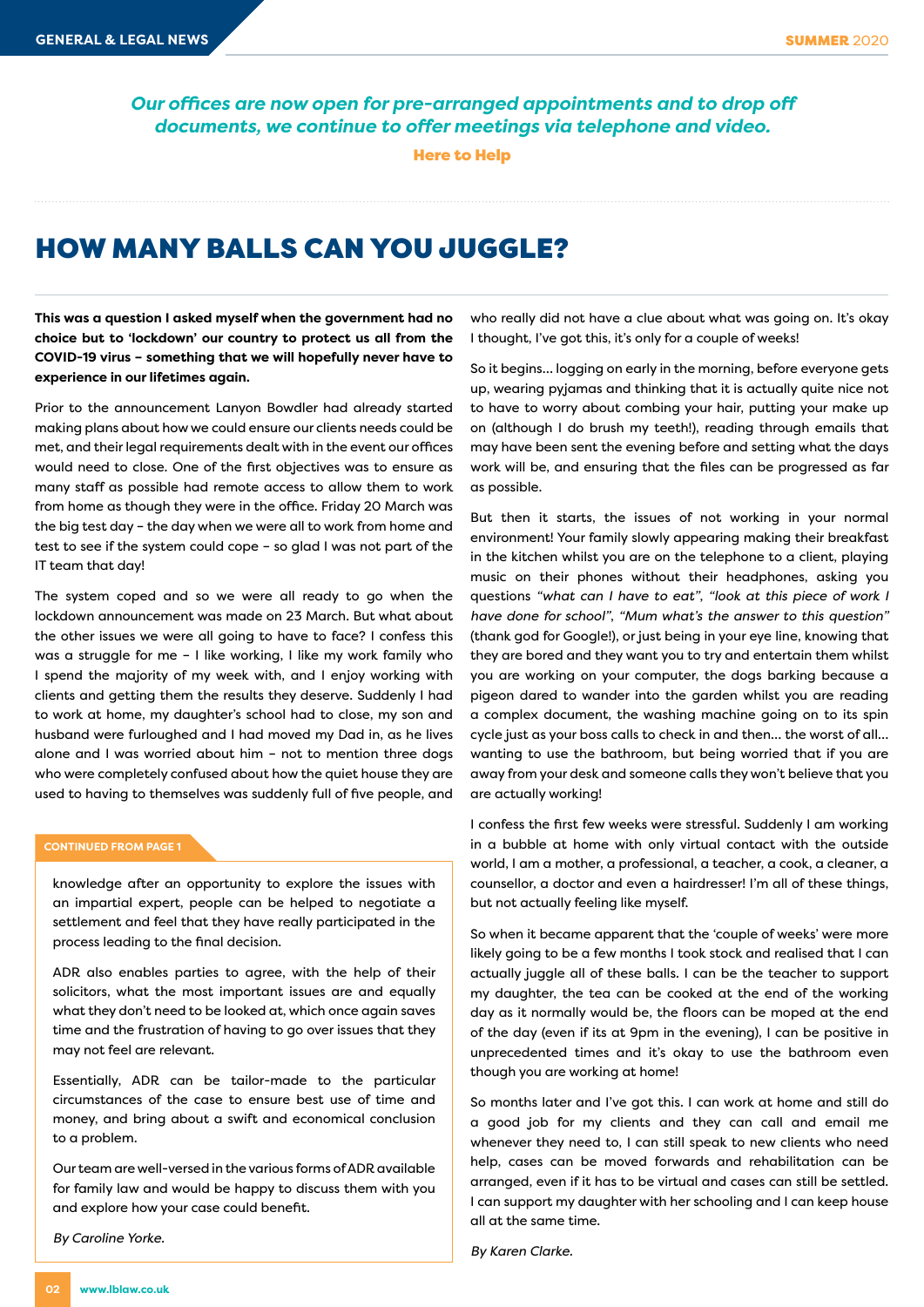*Our offices are now open for pre-arranged appointments and to drop off documents, we continue to offer meetings via telephone and video.*

Here to Help

# STAMP DUTY HOLIDAY AND HOW IT WILL WORK

Chancellor Rishi Sunak announced a stamp duty land tax (SDLT) holiday which will run between 8 July 2020 and 31 March 2021 inclusive, in a bid to boost the housing market.

#### **What has changed?**

If you purchase a residential property between 8 July 2020 and 31 March 2021, you only start to pay SDLT on the amount you pay for the property above £500,000. These rates apply whether you are buying your first home or have owned property before.

You can use the table below to work out the SDLT due:

| Property, lease premium or transfer value                        | <b>SDLT</b> rate |
|------------------------------------------------------------------|------------------|
| Up to £500,000                                                   | Zero             |
| The next £425,000<br>(the portion from £500,001 to £925,000)     | 5%               |
| The next £575,000<br>(the portion from £925,001 to £1.5 million) | 10%              |
| The remaining amount<br>(the portion above £1.5 million)         | 12%              |

From 8 July 2020 to 31 March 2021 the special rules for first time buyers are replaced by the reduced rates set out above.

#### **CONTINUED FROM PAGE 1**

Chatterbox offers additional emotional support and help with finding services, information and social groups etc.

Omega's other services also include their 'A Letter from Louise' pen pal service. This is a free pen pal correspondence service that matches volunteer pen pal writers with clients, of any age, for regular friendly conversations and sharing of stories. Clients are carefully matched with someone of similar interest who they can write to and will also receive a hand-written, thoughtful letter. If clients don't feel they can write back, they can send newspaper or magazine articles that interest them, photographs, or simply receive these special letters with no obligation to reply.

For more information on the Chatterbox programme, please contact the Chatterbox team on 01743 245 088 or email them at chatterbox@omega.uk.net.

Alternatively, for more information on the Pen Pal Service, please contact Carol Moody on 01743 245 088 or email her at aletterfromlouise@omega.uk.net.

*By Rita Ella.*



#### **How much could you save on Stamp Duty?**

With wide variations in house prices, the average savings that home buyers in England can typically expect to make from the stamp duty holiday vary from hundreds of pounds to as much as £15,000, according to calculations from Rightmove.

The website analysed average asking prices across the country in June to calculate the average saving a buyer might expect to make from the stamp duty "nil rate" band being raised temporarily to £500,000.

Here are Rightmove's estimates for the amounts that buyers could typically save, depending on where they live:

- North East: £646
- Yorkshire and the Humber: £1,550
- North West: £1,638
- East Midlands: £2,222
- West Midlands: £2,262
- South West: £6,100
- East of England: £8,153
- South East: £10,980
- London: £15,000

If you have any questions in respect of the new rules please do not hesitate to contact the residential property team.